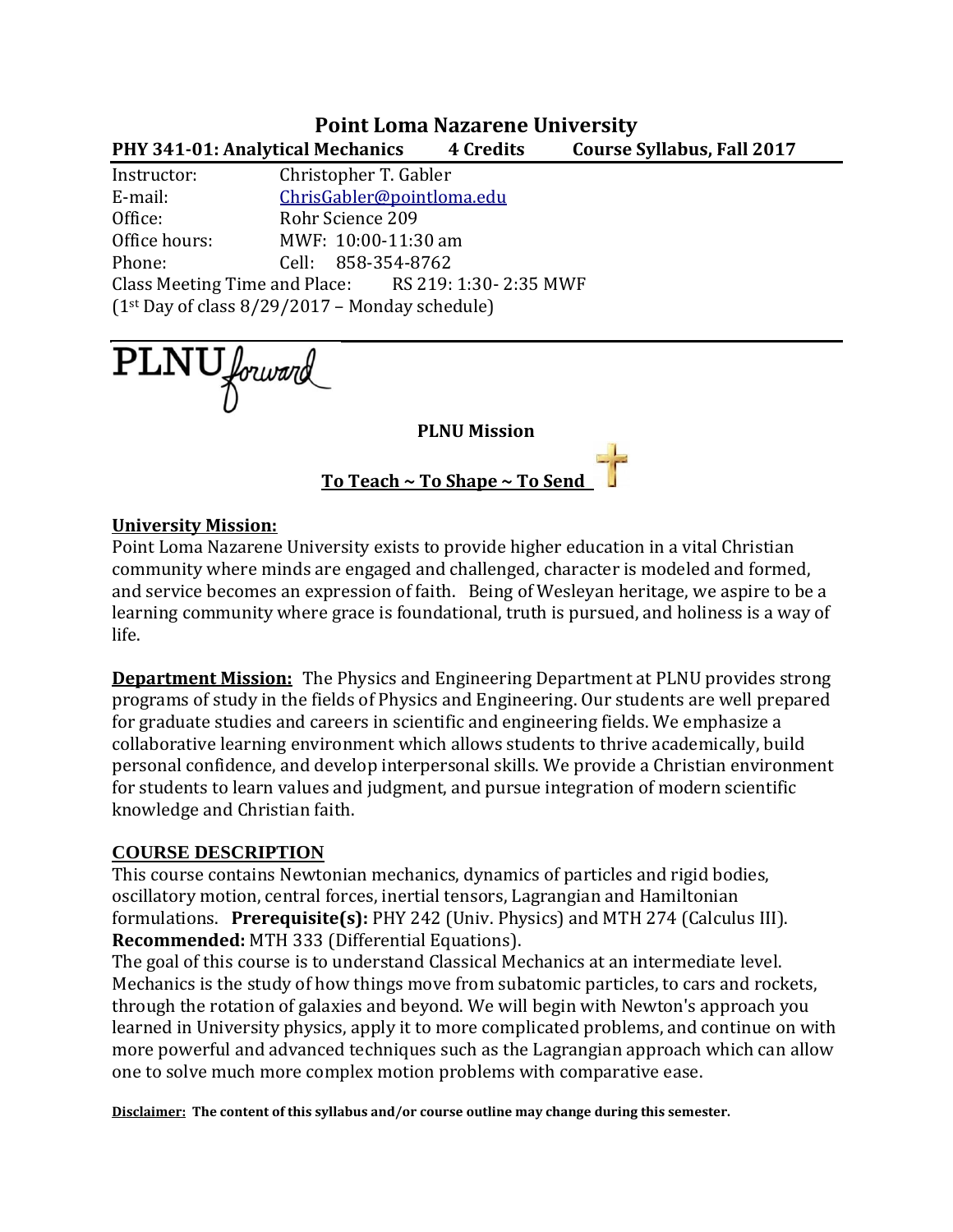#### **Materials:**

Text book: *Classical Mechanics* by Taylor, 1st edition. Published by University Science Books 2005. Access to MATLAB (or similar program). Graphing Calculator.



### **COURSE LEARNING OUTCOMES**

This course supports the overall learning objectives of the physics and engineering programs: To develop an understanding of the fundamental principles of physics and apply physical principles, mathematical reasoning, and computational techniques to solve real-world problems.

Within these broader outcomes, in this course you will:

1. Translate a physical description of a classical mechanics problem to a math equation necessary to solve it.

2. Explain the physical meaning of the mathematical formulation.

3. Articulate the big ideas from each section.

4. Sketch the physical parameters (the situation and coordinates) of a problem.

5. Justify and explain your thinking and approach to a problem or physical situation in written or oral form.

6. When appropriate for a given problem you should be able to predict your expectations of a problem (such as direction of a force, dependence on coordinate variables, or behavior at large distances or times) and in all cases evaluate the reasonableness of a solution.

7. Apply computational techniques to help in solving mechanics problems

8. Correctly apply problem solving techniques such as approximations and series expansions.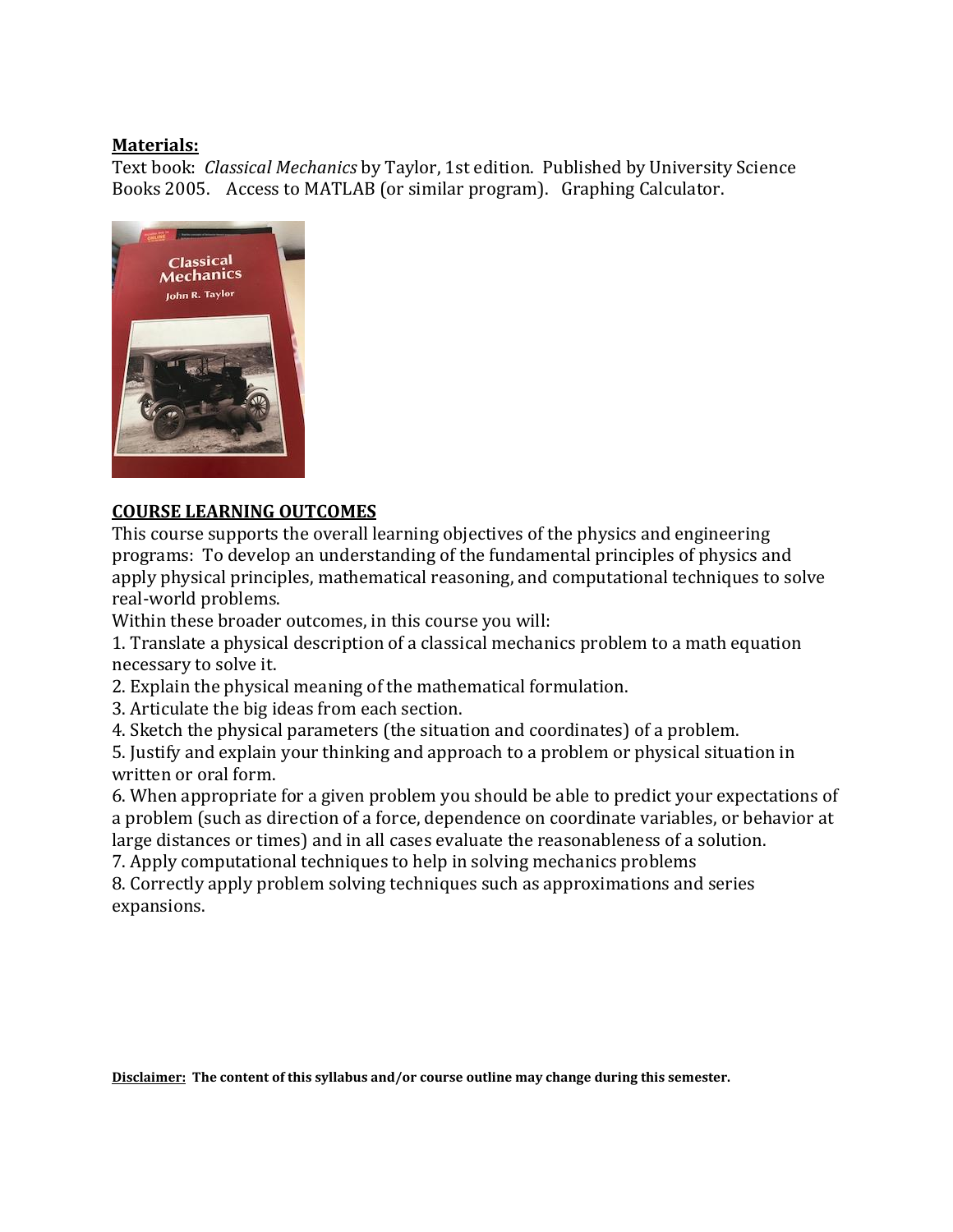**Class Enrollment**: It is the student's responsibility to maintain his/her class schedule. Should the need arise to drop this course (personal emergencies, poor performance, etc.), the student has the responsibility to follow through (provided the drop date meets the stated calendar deadline established by the university), not the instructor. Simply ceasing to attend this course or failing to follow through to arrange for a change of registration (drop/add) may easily result in a grade of F on the official transcript.

**Class Meetings:** Learning analytical mechanics requires active learning and participation during class. In preparation for each class meeting there is a reading assignment. To maximize your learning and participation during our meetings it is very important that you have read this material before class.

**Technology, devices and classroom participation policy:** For my lecture classes, use of computers such as notebooks, iPads, and similar devices shall be used just for class activities, PowerPoint, etc. Use of extra-curricular apps on smartphones such as texting and social media needs to be closed such that it does not disrupt or distract the classroom environment, classmates or the instructor. Please be professional and courteous in this area of your use of technology in the classroom.

**Credit Hour:** In the interest of providing sufficient time to accomplish the stated course learning outcomes, this class meets the PLNU credit hour policy for a 4 unit class delivered over 16 weeks. Specific details about how the class meets the credit hour requirements can be provided upon request.

### **CANVAS and COURSEWORK:**

The online resource Canvas is integral for this course, and you are expected to login regularly. You need a reliable internet connection to be able to use this resource.

**Attendance and participation Policy:** Attendance is expected at each class session. In the event of an absence you are responsible for the material covered in class and the assignments given that day. Regular and punctual attendance at all classes is considered essential to optimum academic achievement. If the student is absent from more than 10 percent of class meetings, the faculty member can file a written report which may result in disenrollment. If the absences exceed 20 percent, the student may be de-enrolled without notice until the university drop date or, after that date, receive the appropriate grade for their work and participation.

See http://catalog.pointloma.edu/content.php?catoid=24&navoid=1581#Class\_Attendance in the Undergraduate Academic Catalog.

#### **ASSESSMENT AND GRADING**

### **Homework Policy:**

Homework problems in this course are of key importance for the student to learn the necessary applications of science to mathematical formulations.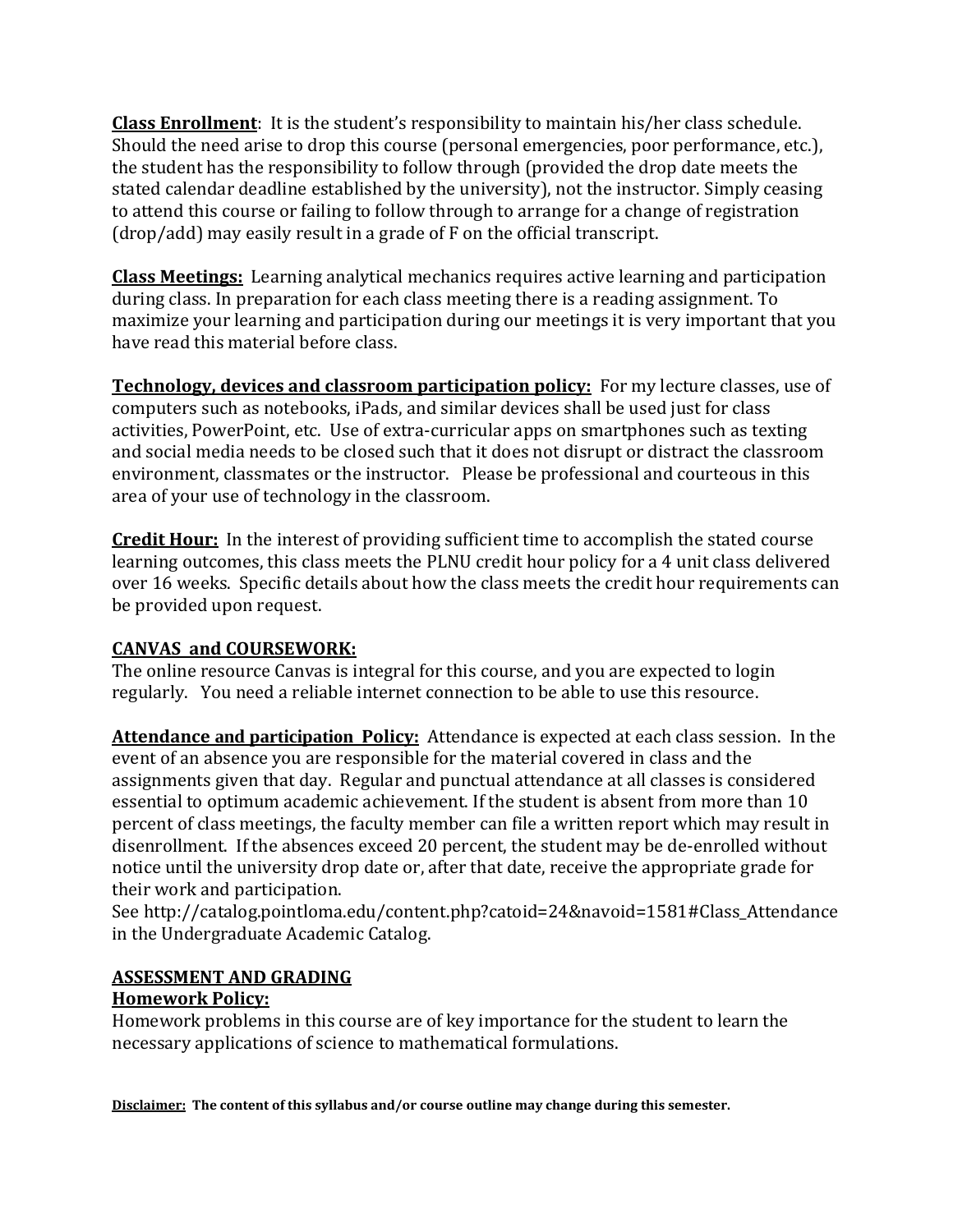#### **Homework Policy (continued):**

Problems in homework allow the opportunity of building skills in complex physical and mathematical problem solving. They will require considerable time and personal effort this term. Remember that it is not the solution that itself that is the true goal; it is the process to the solution that will develop your skill as a physicist or engineer.

#### *Submission format:*

Work the problem in clear logical steps. Solutions should be clear enough one of your peers could follow your steps if they had not worked the problem before. In particular you should (1) carefully draw figures, (2) define variables, (3) have a box drawn around your final answer, (4) include units, and (5) if applicable a statement of the solution if it is reasonable, or if not, why (6) submit answers written in pencil in neat, legible work.

### *Collaboration:*

I expect and encourage collaboration between you and your peers while working on your homework. (Most good ideas come out of discussions with colleagues. This skill is highly valued by employers, and virtually all science and engineering takes place within groups or teams.) That being said, your work should be your *own original solution*.

Allow adequate time to work and think about problems by yourself first before you work together with your peers or ask questions of me. The guideline is that you should have no trouble explaining or repeating work that you turn in.

Late Work: I generally do not accept late work unless there is a documented emergency. If late work is submitted, the following applies in **late submission:** Up to one late assignment per quad will be accepted late with a 10% reduction in grade for every day it is late. This begins with a 10% reduction for an assignment turned in later in the day after this homework has been collected at the beginning of class.

**Exams:** Three exams will be given during the semester, and the final exam is at 7:30 on Friday of finals week.

**Project:** We will be creating projects that use the principles of mechanics. The goal is that you will produce a journal-type article describing the situation you analyze, the methods you use, and some basic conclusions. We will have several check-in points during the semester to help you plan out your work on this project. More details will be given in class.

**Preclass questions:** Each class day there will be three Preclass questions to answer electronically. These will be due by midnight the day of class. Your responses to Preclass questions are graded on the following scale: 2=demonstrates reading/thinking; 1=room for improvement, 0=unsatisfactory.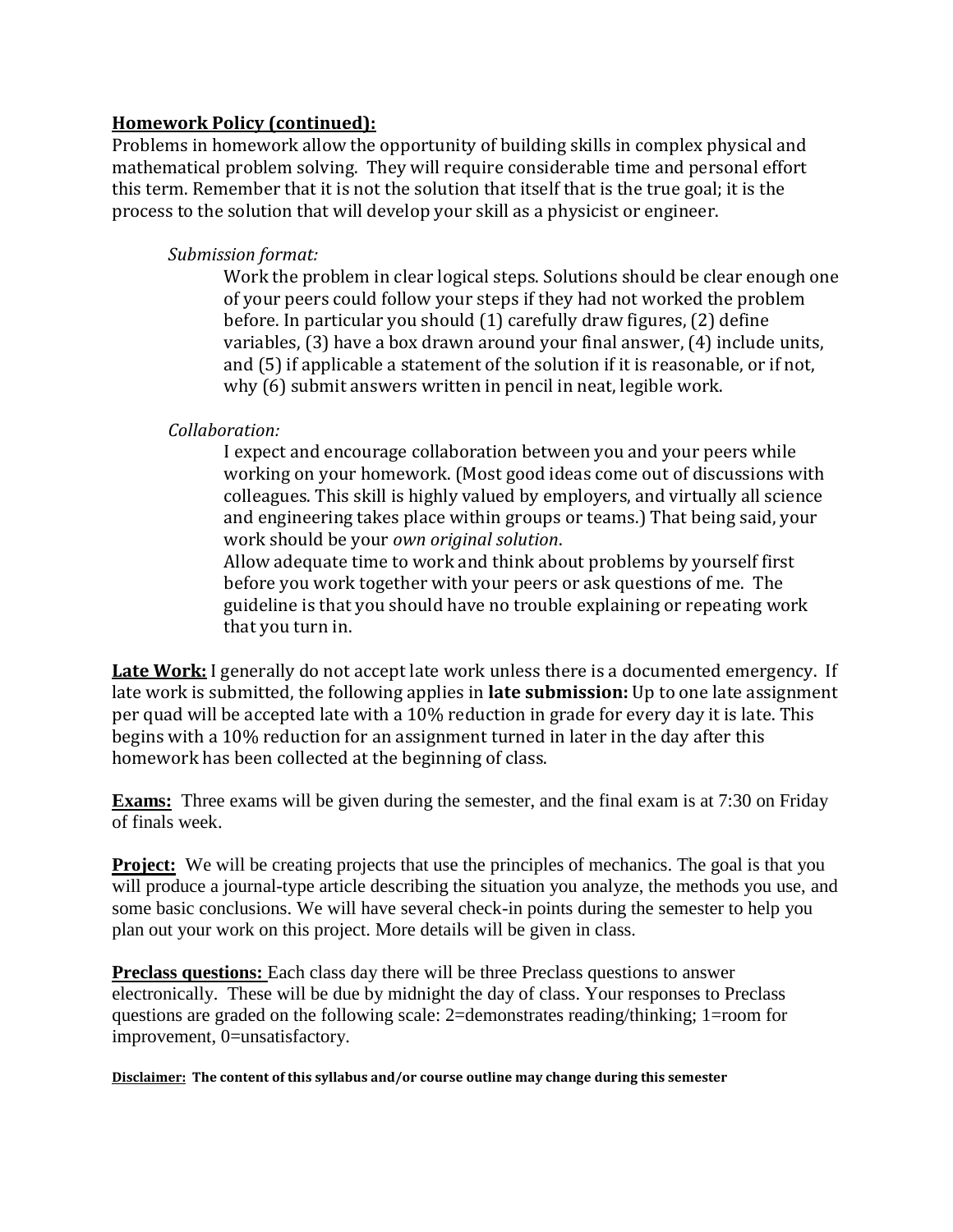**Policy for missed exams:** Unless you have express written permission from me long before the date of the exam to take the exam on another day, there will be no makeup exams for this course.

**Final Grade:** The grade you earn in this course is based on the scale shown below. The points you receive during the course are weighted accordingly:

| A      | $100 - 91.0$  |
|--------|---------------|
| $A -$  | $91.0 - 89.5$ |
| B+     | 89.5 - 87.0   |
| B      | $87.0 - 81.0$ |
| $B -$  | $81.0 - 79.5$ |
| C+     | $79.5 - 77.0$ |
| С      | 77.0 - 71.0   |
| C-     | $71.0 - 69.5$ |
| D+     | 69.5 - 67.0   |
| Ð      | 67.0 - 61.0   |
| $1$ ). | $61.0 - 55.0$ |

- Homework: 25%
- Tests  $(3)$ : 30%
- Preclass & Class Summaries: 10% (Including collaborative exercises)
- Project: 15%
- Final Exam: 25%**.**

### **Christian Practices in the Science Classroom:**

This is my plan for the fall to be used in the classroom of PHYS 341. My idea is one to encourage kindness and mutual concern for one another by implementing a collaborative learning exercise using example problem assignments from class and have the each student self-assess his talent or ability to help other students. "So in everything, do to others what you would have them do to you, for this sums up the Law and the Prophets". Matthew 7:12. The plan is to set the last 10-12 minutes of each lecture to be set aside for this exercise, allowing the students to assist one another. More detail will be discussed for this exercise in the class lecture.

# **PLNU ACADEMIC HONESTY POLICY**

Students should demonstrate academic honesty by doing original work and by giving appropriate credit to the ideas of others. Academic dishonesty is the act of presenting information, ideas, and/or concepts as one's own when in reality they are the results of another person's creativity and effort. A faculty member who believes a situation involving academic dishonesty has been detected may assign a failing grade for that assignment or examination, or, depending on the seriousness of the offense, for the course. Faculty should follow and students may appeal using the procedure in the university Catalog. See http://catalog.pointloma.edu/content.php?catoid=24&navoid=1581#Academic\_Hone sty for definitions of kinds of academic dishonesty and for further policy information.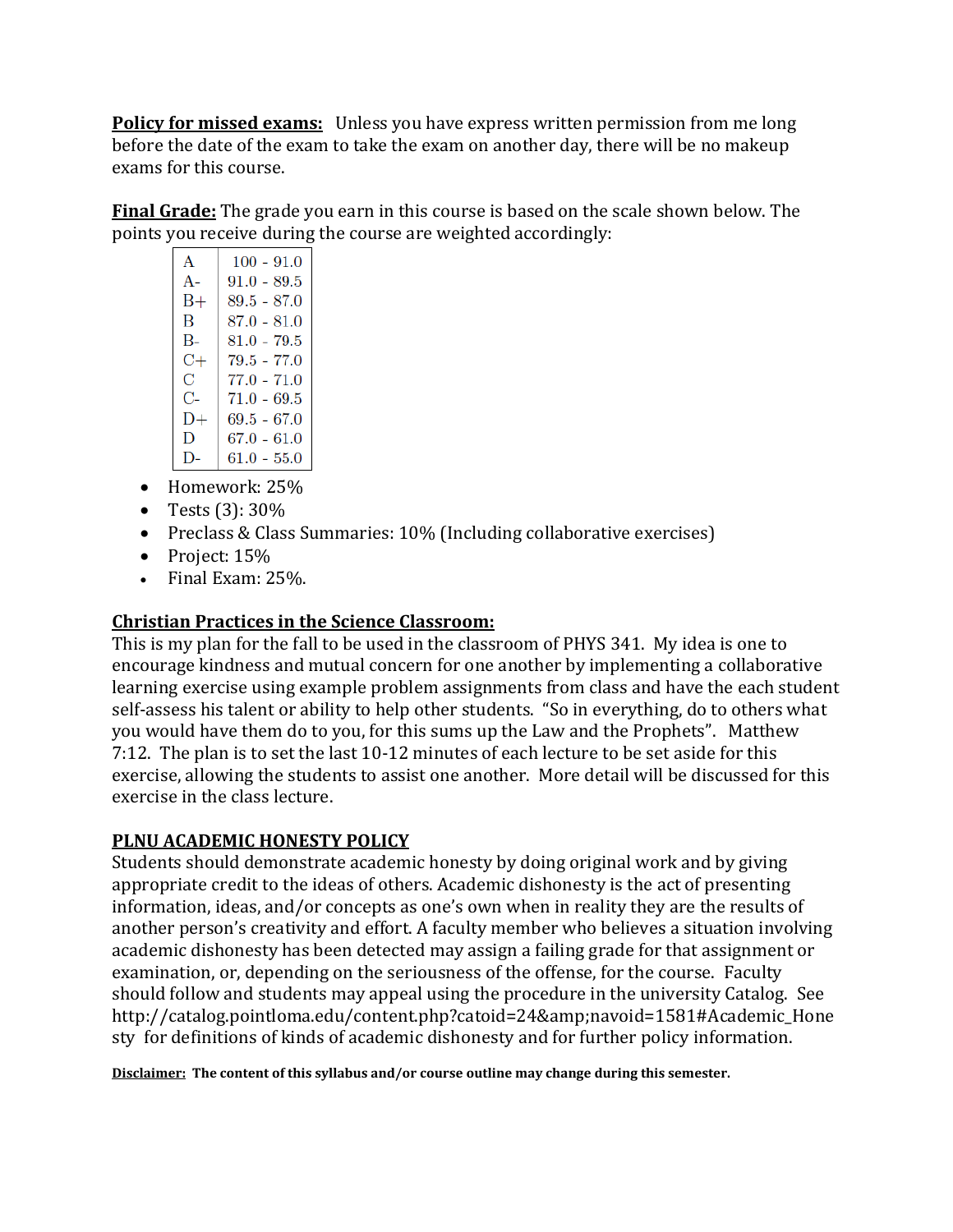# **PLNU ACADEMIC ACCOMMODATIONS POLICY**

If you have a diagnosed disability, please contact PLNU's Disability Resource Center (DRC) within the first two weeks of class to demonstrate need and to register for accommodation by phone at 619-849-2486 or by e-mail at DRC@pointloma.edu. See Disability Resource Center for additional information. For more details see the PLNU catalog:

[http://catalog.pointloma.edu/content.php?catoid=24&navoid=1581#Academic\\_Acco](http://catalog.pointloma.edu/content.php?catoid=24&navoid=1581#Academic_Accommodations) [mmodations](http://catalog.pointloma.edu/content.php?catoid=24&navoid=1581#Academic_Accommodations) Students with learning disabilities who may need accommodations should discuss options with the instructor during the first two weeks of class.

### **FINAL EXAMINATION POLICY**

Successful completion of this class requires taking the final examination **on its scheduled day**. The final examination schedule is posted on the Class Schedules site. No requests for early examinations or alternative days will be approved.

The final exam date and time is set by the university at the beginning of the semester and may not be changed by the instructor. The day is **December 11, 2017, Monday, from 1:30 – 4:00 pm**. This schedule can be found on the university website and in the course calendar. No requests for early examinations will be approved. Only in the case that a student is required to take three examinations in the same day of finals week, is an instructor authorized to consider changing the exam date and time for that particular student.

# **PLNU COPYRIGHT/PROTECTED MATERIALS POLICY**

Point Loma Nazarene University, as a non-profit educational institution, is entitled by law to use materials protected by the US Copyright Act for classroom education. Any use of those materials outside the class may violate the law.

# **FERPA POLICY**

In compliance with federal law, neither PLNU student ID nor social security number should be used in publicly posted grades or returned sets of assignments without student written permission. This class will meet the federal requirements by (Note: each faculty member should choose one strategy to use: distributing all grades and papers individually; requesting and filing written student permission; or assigning each student a unique class ID number not identifiable on the alphabetic roster.). Also in compliance with FERPA, you will be the only person given information about your progress in this class unless you have designated others to receive it in the "Information Release" section of the student portal. See Policy Statements in the (undergrad/ graduate as appropriate) academic catalog.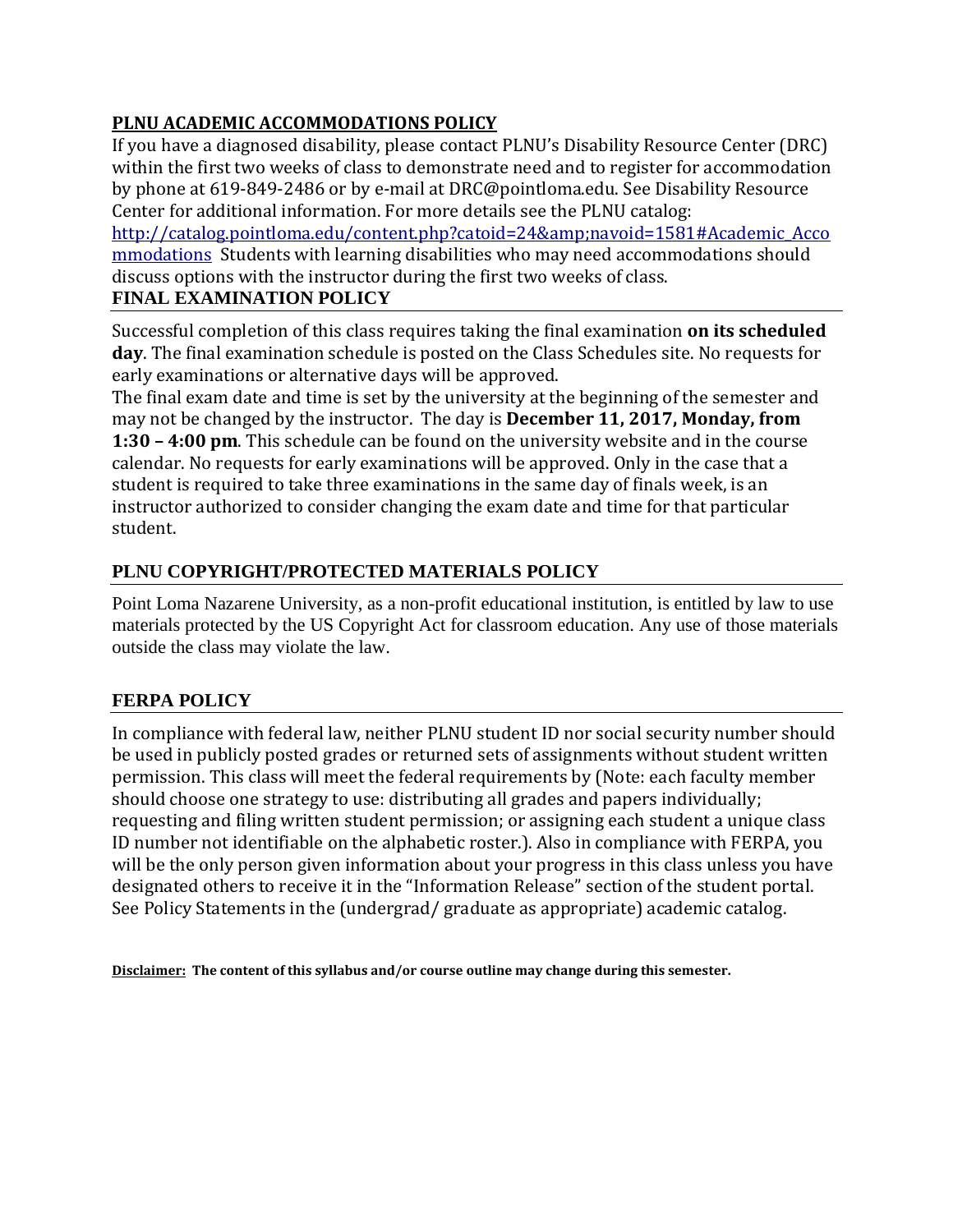# Course Schedule

| Date  | Lecture |                 | Topic                                  | Reading      |
|-------|---------|-----------------|----------------------------------------|--------------|
| 8/29  | 1       | <b>T</b> Aug 29 | Introductions                          | none         |
| 8/30  | 2       | W Aug 30        | Introduction to Newtonian Mechanics    | $1.1 - 1.3$  |
| 9/1   | 3       | F Sept 1        | 1-D projectiles                        | $1.4 - 1.5$  |
| 9/4   |         | M Sept 3        | No class meeting Labor Day             |              |
| 9/6   | 4       | W Sept 5        | 2-D Projectiles                        | $1.6 - 1.7$  |
| 9/8   | 5       | F Sept 7        | Atwood and B field                     | $2.5 - 2.7$  |
| 9/11  | 6       | M Sept 11       | Linear and Angular Momentum            | 3.1, 3.3     |
| 9/13  | 7       | W Sept 13       | Momentum: Rockets                      | 3.2          |
| 9/15  | 8       | F Sept 15       | Energy (T4.1-2)                        | $4.1 - 4.2$  |
| 9/18  | 9       | M Sept 18       | Energy $(T4.3-5)$                      | $4.3 - 4.4$  |
| 9/20  | 10      | W Sept 20       | Energy(T4.6-4.7)                       | $4.6 - 4.7$  |
| 9/22  | 11      | F Sept 22       | Energy                                 | $4.8 - 4.10$ |
| 9/25  | 12      | M Sept 25       | Exam #1                                |              |
| 9/27  | 13      | W Sept 27       | Oscillations 1                         | $5.1 - 5.2$  |
| 9/29  | 14      | F Sept 29       | Oscillations 2                         | $5.3 - 5.4$  |
| 10/2  | 15      | M Oct 26        | Oscillations 3                         | $5.5 - 5.6$  |
| 10/4  | 16      | W Oct 4         | Oscillations 4                         | $5.7 - 5.9$  |
| 10/6  | 17      | F Oct 6         | Calc of Variations 1                   | $6.1 - 6.4$  |
| 10/9  | 18      | M Oct 9         | Lagrange                               | $7.1 - 7.2$  |
| 10/11 | 19      | W Oct 11        | Lagrange                               | $7.2 - 7.3$  |
| 10/13 | 20      | F Oct 13        | Lagrange                               | $7.4 - 7.5$  |
| 10/16 | 21      | M Oct 16        | Lagrange                               | $7.6 - 7.7$  |
| 10/18 | 22      | W Oct 18        | Lagrange                               | $7.8 - 7.9$  |
| 10/20 |         | F Oct 20        | Fall Break                             |              |
| 10/23 | 23      | M Oct 23        | Lagrange                               | 7.9-7.10     |
| 10/25 | 24      | W Oct 25        | Exam #2                                |              |
| 10/27 | 25      | F Oct 27        | Two-Body Central Force                 | $8.1 - 8.4$  |
| 10/30 | 26      | M Oct 30        | Two-Body Central Force                 | $8.5 - 8.6$  |
| 11/1  | 27      | W Nov 1         | Two-Body Central Force                 | 8.7          |
| 11/3  | 28      | F Nov 3         | Two-Body Central Force                 | 8.8          |
| 11/6  | 29      | M Nov 6         | Mechanics in Non-inertial Ref Frames   | $9.1 - 9.3$  |
| 11/8  | 30      | W Nov 8         | Mechanics in Non-inertial Ref Frames   | 9.4-9.6      |
| 11/10 | 31      | F Nov 10        | Mechanics in Non-inertial Ref Frames   | $9.7 - 9.8$  |
| 11/13 | 32      | M Nov 13        | Mechanics in Non-inertial Ref Frames   | 9.9-9.10     |
| 11/15 | 33      | W Nov 15        | Gravity (Potential) Thorton/Marion txt | $5.1 - 5.2$  |
| 11/17 | 34      | F Nov 17        | Gravity (Potential) Thorton/Marion txt | $5.2 - 5.4$  |
| 11/20 | 35      | M Nov 20        | Gravity (Potential) Thorton/Marion txt | 5.5          |
| 11/22 |         | W Nov 22        | Thanksgiving Break                     |              |
| 11/24 |         | F Nov 24        | Thanksgiving Break                     |              |
| 11/27 | 36      | M Nov 27        | Wrap-up Review                         | 10.1-10.2    |
| 11/29 | 37      | W Nov 29        | Exam #3                                | 10.3         |